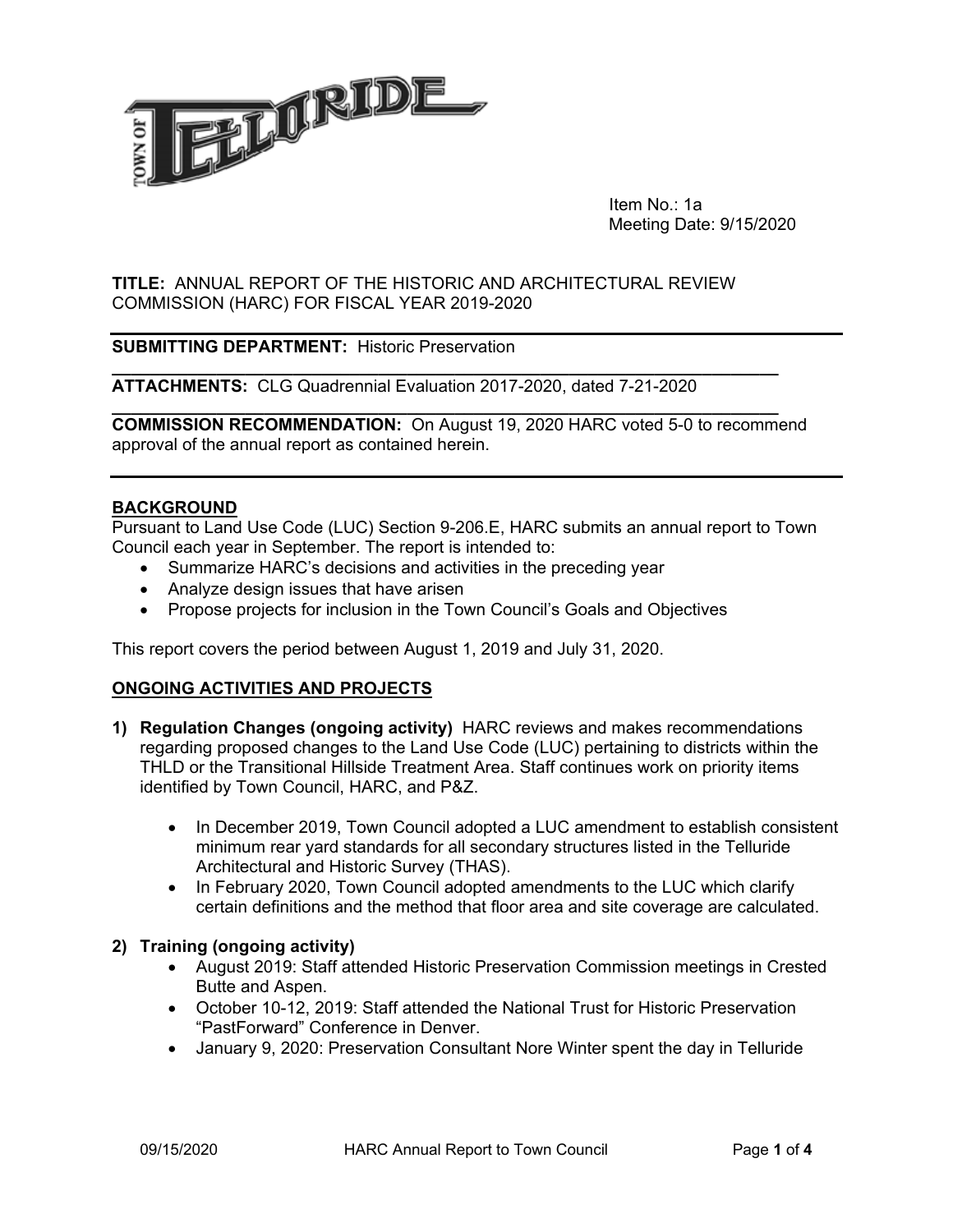training HARC, Town Council, and P&Z at a joint work session, walking tour, and workshop on design review.

- January 29-February 1, 2020: Staff and HARC member Kiernan Lannon attended the State Historic Preservation (Saving Places) Conference in Denver and presented a training session on improving public perceptions of HP boards.
- On-going: Staff continues to present "mini-trainings" during the first 10 minutes of HARC meetings, as time permits.
- **3) Tax Credits:** On March 31, 2020, Town Council rescinded the authority of the Town to review Historic Tax Credit applications.
- **4) HARC Preservation Awards (Ongoing activity):** The Preservation Awards were reinstituted in 2019, during National Preservation Month. The awards are anticipated to be awarded every other year, so there were no preservation awards during this year.

## **5) Telluride Historic Architectural Survey (THAS) Update:**

- No changes to ratings were made this year.
- The Historic Structures map was revised to show the changes to ratings that have occurred since 2015.
- Summer 2020: A photographic survey of sheds has been completed to document THAS designated sheds and monitor condition of sheds. The last survey of sheds was completed in 1997.

## **DEVELOPMENT APPLICATIONS & REVIEW / DESIGN ISSUES AND TRENDS**

| <b>NUMBER OF HARC MEETINGS</b>                                                              |              |              |              |  |  |  |
|---------------------------------------------------------------------------------------------|--------------|--------------|--------------|--|--|--|
|                                                                                             | FY 2017-2018 | FY 2018-2019 | FY 2019-2020 |  |  |  |
| <b>Regular Meetings</b>                                                                     |              | 24           | $19*$        |  |  |  |
| <b>Special Meetings</b>                                                                     |              |              |              |  |  |  |
| TOTAL                                                                                       |              |              | 24           |  |  |  |
| * The March, April, and May 2020 HARC and HARC Chair meetings were canceled due to COVID-19 |              |              |              |  |  |  |

In fiscal year 2019-2020, the HARC board, the HARC Chair, and Staff reviewed a total of **158** projects:

| FY 2019-2020      |               |                 |                     |              |  |  |
|-------------------|---------------|-----------------|---------------------|--------------|--|--|
| <b>Review</b>     | <b>vpe</b>    | <b>Historic</b> | <b>Non-Historic</b> | <b>TOTAL</b> |  |  |
| <b>HARC Board</b> | Small/Large   |                 |                     |              |  |  |
| <b>HARC Chair</b> | Minor         | 15              |                     |              |  |  |
| <b>Staff</b>      | Insubstantial | 38              | 76                  | 100          |  |  |
| <b>TOTAL</b>      |               | 59              | 99                  | 158          |  |  |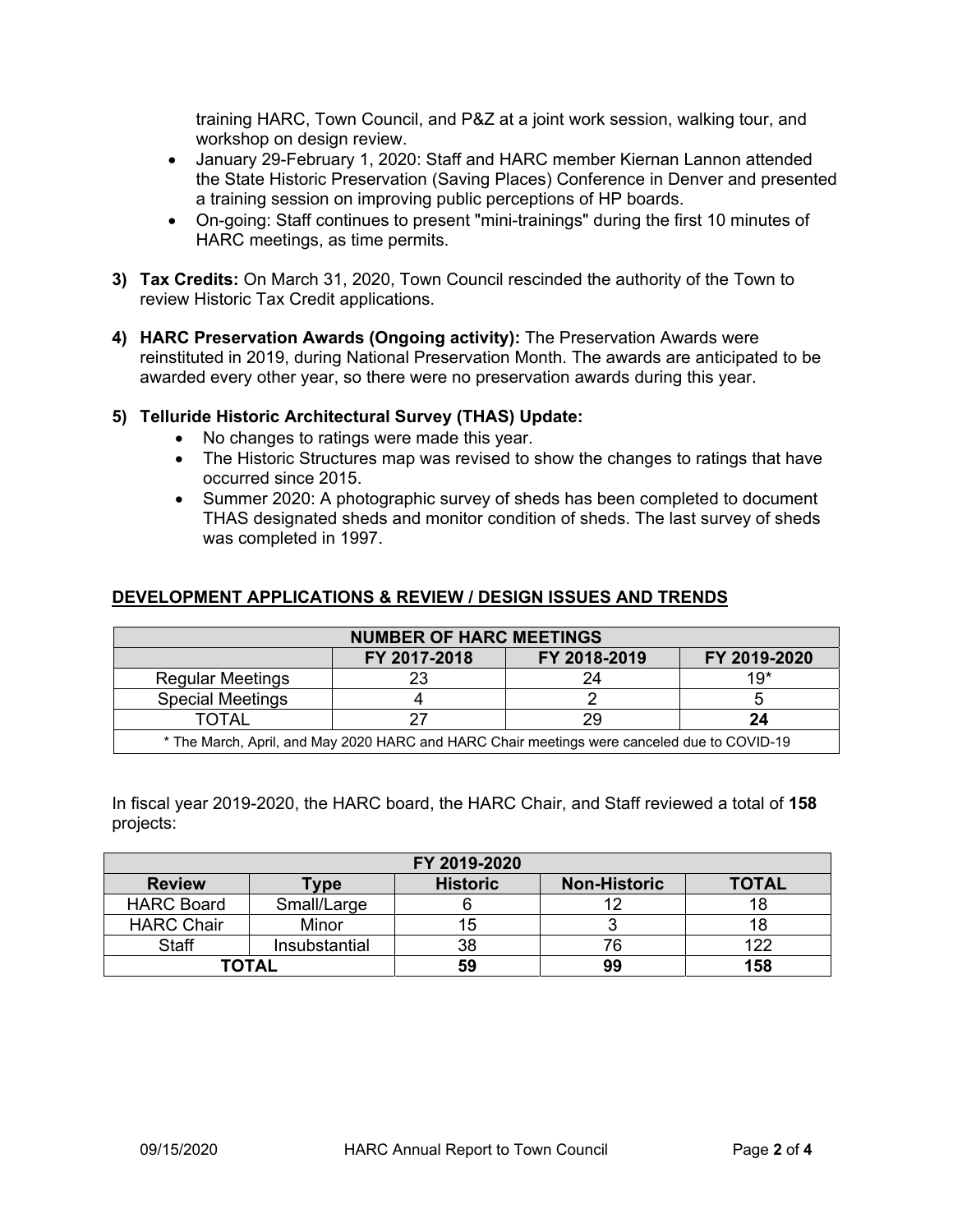By comparison, in fiscal year 2018-2019, the HARC board, the HARC Chair, and Staff reviewed a total of **220** projects:

| FY 2018-2019      |               |                 |                     |              |  |  |
|-------------------|---------------|-----------------|---------------------|--------------|--|--|
| <b>Review</b>     | <b>Type</b>   | <b>Historic</b> | <b>Non-Historic</b> | <b>Total</b> |  |  |
| <b>HARC Board</b> | Small / Large |                 | 16                  | 18           |  |  |
| <b>HARC Chair</b> | Minor         |                 | 23                  | 34           |  |  |
| <b>Staff</b>      | Insubstantial | 46              | 122                 | 168          |  |  |
| <b>TOTAL</b>      |               | 59              | 161                 | 220          |  |  |

- Overall, the same number of historic applications were reviewed in FY2019-2020 as in FY2018-2019.
- The majority of construction projects are residential, and the majority of Certificate of Appropriateness (CA) applications for alterations and additions are at the Insubstantial Scale (staff level review).
- There were fewer chair and staff level reviews in 2019-2020, but the same number of board level reviews as in 2018-2019.
- There are also a significant number of Site/Landscape and Sign applications, which are processed as Insubstantial Scale.
- In fiscal year 2018-2019, small and large scale HARC applications required, *on average*, 1.3 hearings to receive approval. This is down from 1.5 hearings in FY2019-2020.

# **HARC & HISTORIC PRESERVATION DEPARTMENT UPDATES**

- The Historic Preservation Department lost its Historic Preservation Planner II in September 2019. Historic Preservation Tech Tammy Brand was hired in January 2020. The HP Tech reviews Insubstantial HARC applications, prepares Public Noticing documents, coordinates the file scanning project, and assists with general administrative duties.
- The scanning of Planning and HARC hard copy files (started last year) is ongoing, but great progress was made this year. The scanned files are uploaded to the Town's virtual document center via the website, so they are available online to the public.
- HARC and HARC Chair meetings were suspended in March, April and May 2020 due to COVID-19, but staff continued to process Insubstantial applications, reviewed Small-Scale and Large-Scale applications for completeness and compliance, and met with applicants virtually.
- Two new HARC alternate members were appointed in November 2019: Matt Lee and Stewart Seeligson.